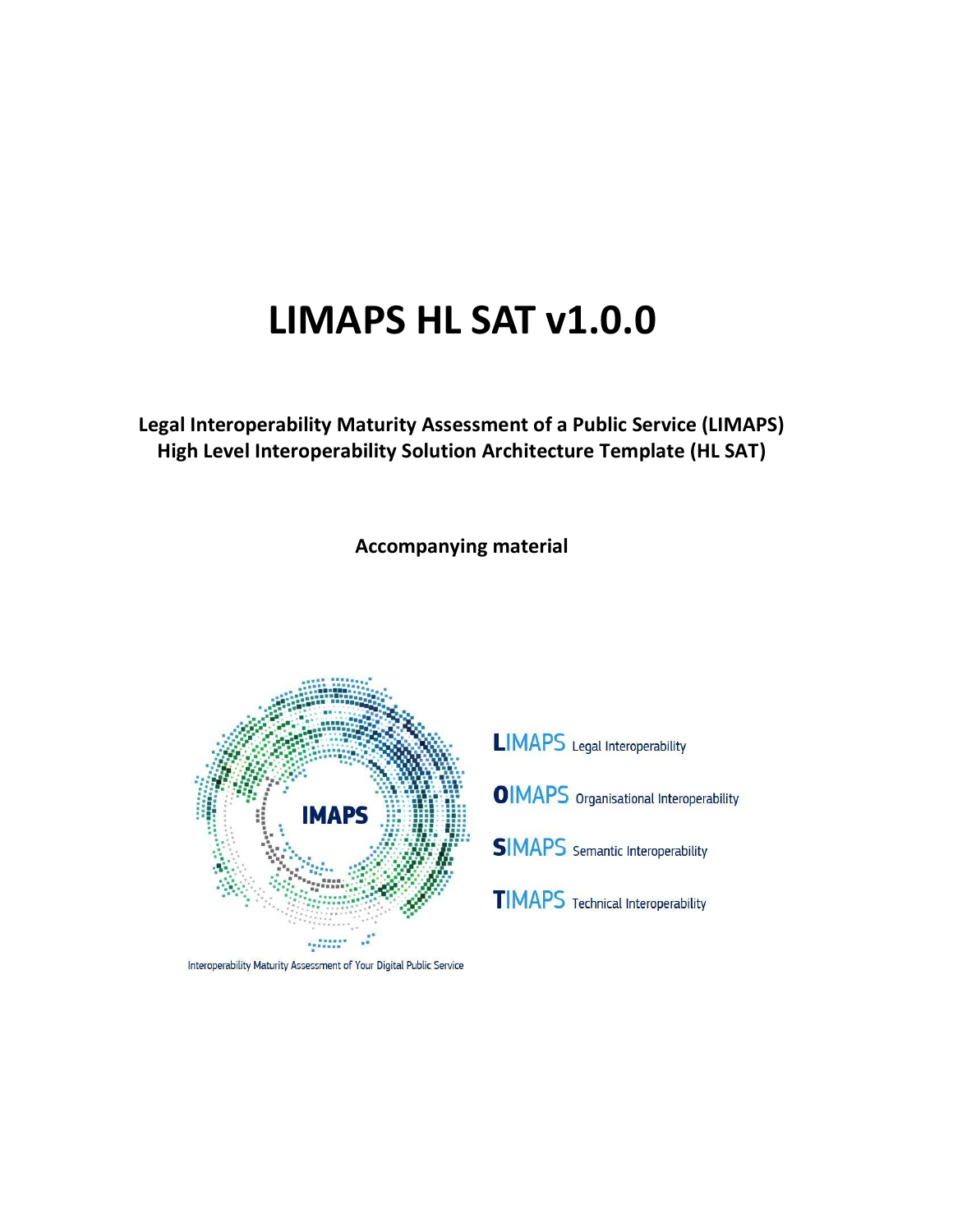# **Change Control**

| <b>Modification</b> | <b>Details</b> |
|---------------------|----------------|
|                     | Version 1.0.0  |
|                     |                |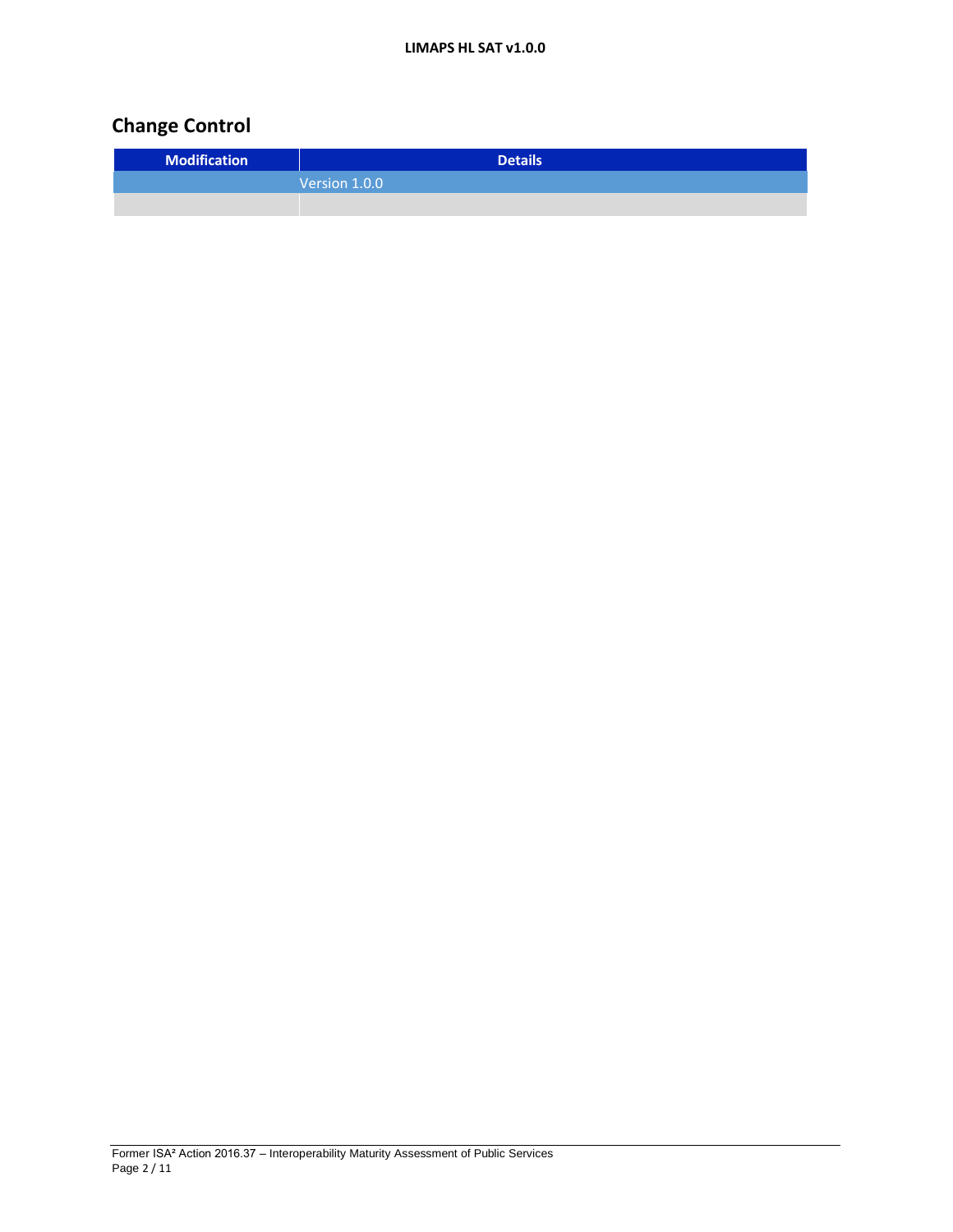# **Disclaimer**

ArchiMate® and TOGAF® are registered trademarks of The Open Group. ArchiMate® and TOGAF® are copyright of The Open Group. All rights reserved. Archi® is a registered trademark of Phillip Beauvoir.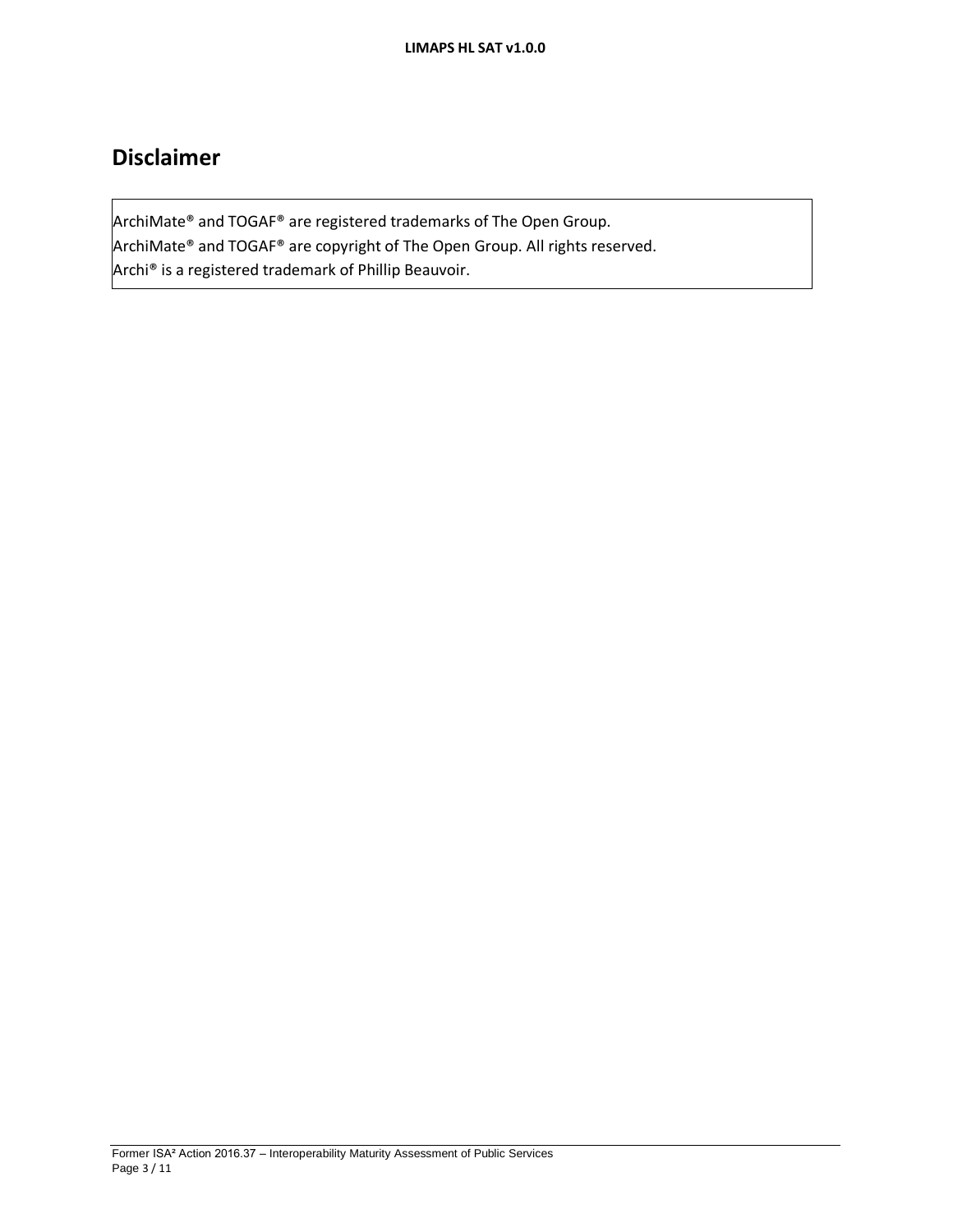### **TABLE OF CONTENTS**

| $\mathbf{1}$  |     |                                                                                              |  |  |
|---------------|-----|----------------------------------------------------------------------------------------------|--|--|
|               | 1.1 |                                                                                              |  |  |
|               | 1.2 |                                                                                              |  |  |
| $\mathcal{P}$ |     |                                                                                              |  |  |
|               | 2.1 |                                                                                              |  |  |
|               | 2.2 |                                                                                              |  |  |
|               | 2.3 | WHAT IS A HIGH LEVEL INTEROPERABILITY REQUIREMENTS SOLUTION ARCHITECTURE TEMPLATE (HL SAT) 7 |  |  |
|               | 2.4 |                                                                                              |  |  |
| 3             |     |                                                                                              |  |  |
|               | 3.1 |                                                                                              |  |  |
|               | 3.2 |                                                                                              |  |  |
| 3.2.1         |     |                                                                                              |  |  |
| 3.2.2         |     |                                                                                              |  |  |
|               | 3.3 |                                                                                              |  |  |
|               | 3.4 |                                                                                              |  |  |
|               | 3.5 |                                                                                              |  |  |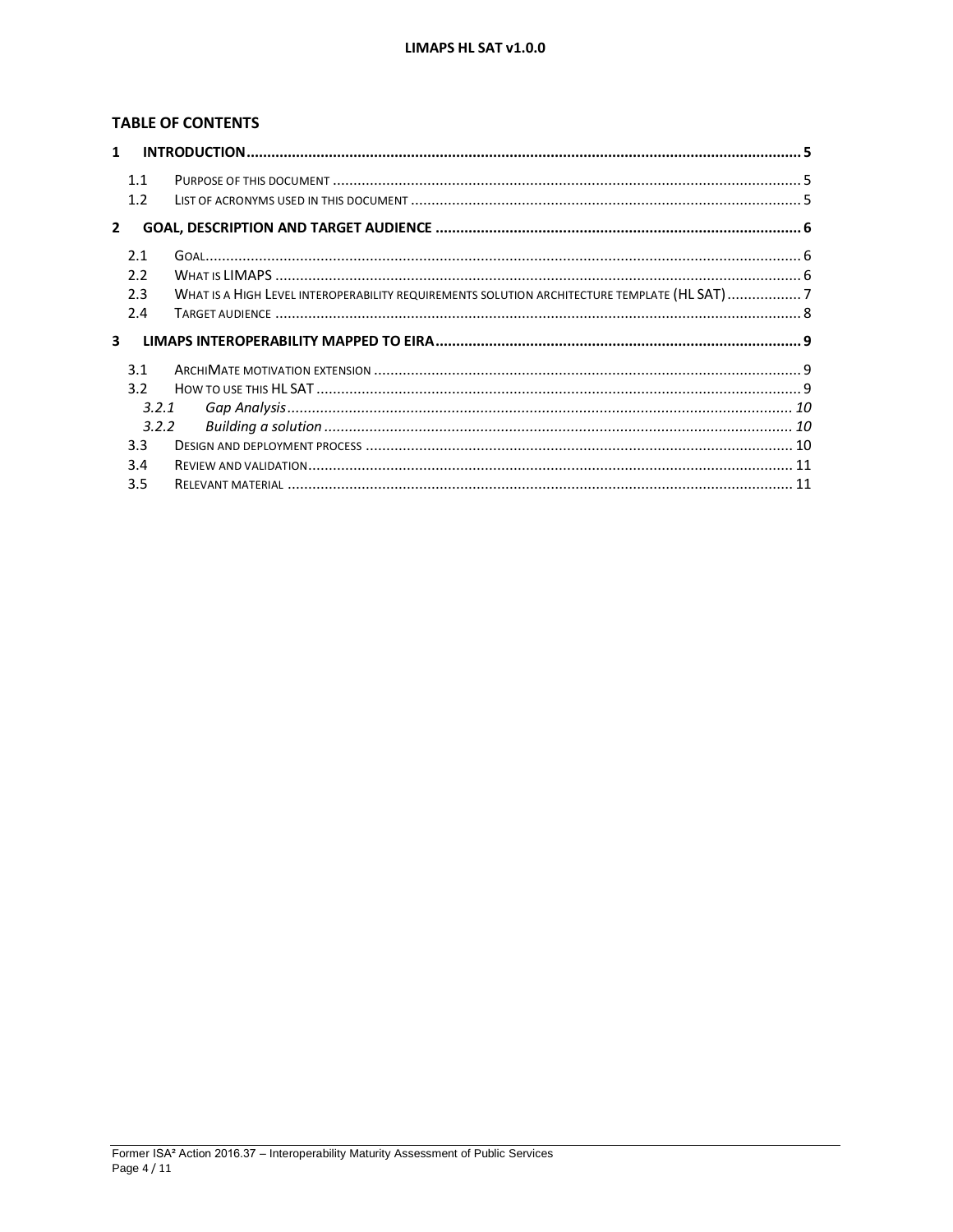# **1 INTRODUCTION**

This document contains the description for a High Level Solution Architecture Template (HL SAT) for Legal Interoperability Maturity Assessment of Public Services (LIMAPS).

This HL SAT is based on EIRA v4.1.0.

The ArchiMate source are embedded in this document in the "Archi format" as well as in "The Open Group ArchiMate Model Exchange File Format".



### **1.1 Purpose of this document**

Enterprise and Solution architects can use this document to design solution architectures in the domain of Legal Interoperability.

#### **1.2 List of acronyms used in this document**

#### **Table 1: Acronyms in this document**

| <b>Acronym</b> | <b>Description</b>                                                      |
|----------------|-------------------------------------------------------------------------|
| ABB            | <b>Architectural Building Block</b>                                     |
| CarTool        | Cartography Tool                                                        |
| EC.            | <b>European Commission</b>                                              |
| <b>EIF</b>     | European Interoperability Framework                                     |
| EIRA ® (EIRA)  | European Interoperability Reference Architecture                        |
| EU             | <b>European Union</b>                                                   |
| <b>IMAPS</b>   | Interoperability Maturity Assessment of a Public Service                |
| <b>LIMAPS</b>  | Legal Interoperability Maturity Assessment of a Public Service          |
| <b>HL SAT</b>  | High-Level Interoperability Requirements Solution Architecture Template |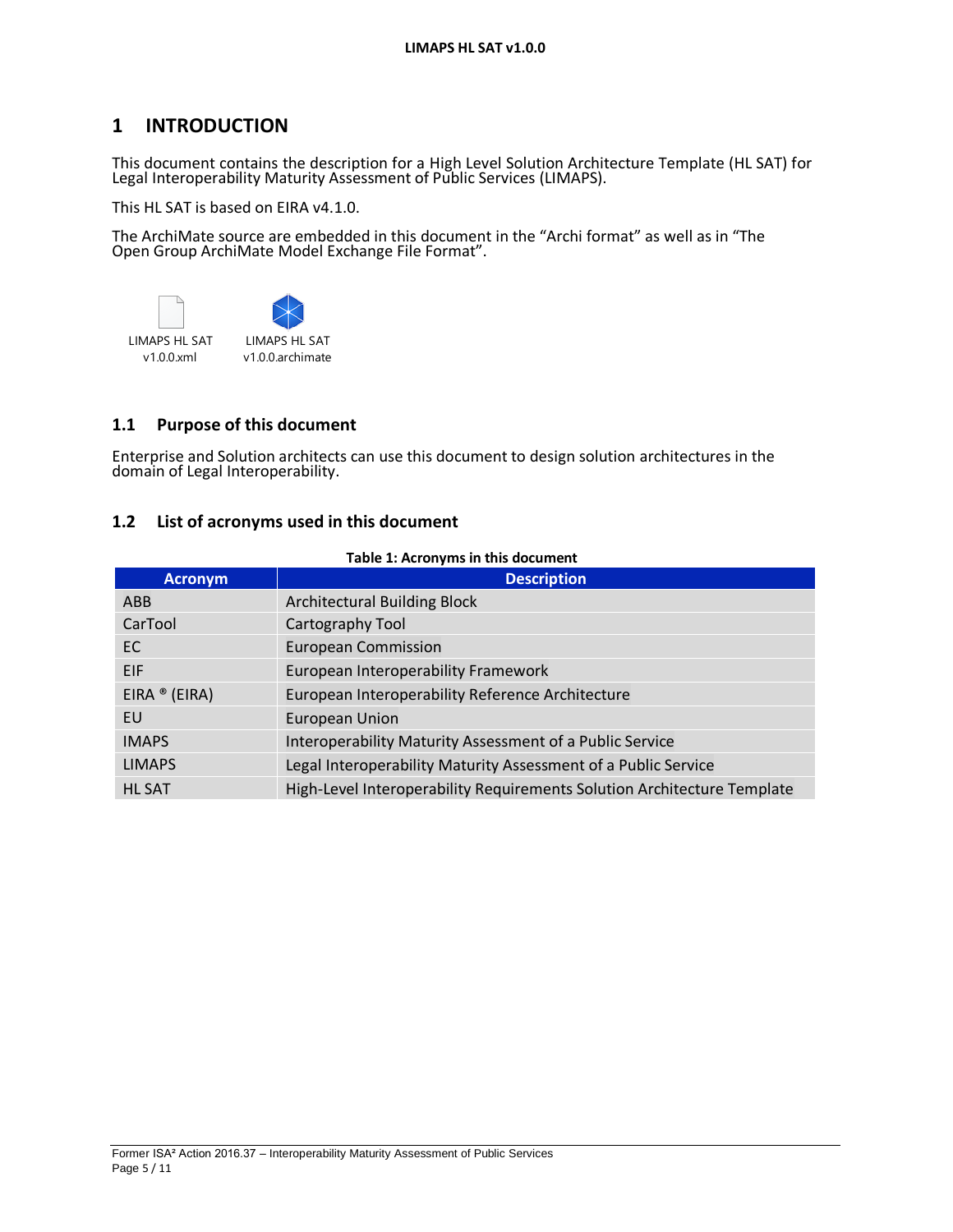### **2 GOAL, DESCRIPTION AND TARGET AUDIENCE**

This chapter gives the goals and a description on LIMAPS and indicates the target audience and their potential use of this High-Level Interoperability Requirements Solution Architecture Template (HL SAT).

### **2.1 Goal**

The purpose of this HL SAT is to provide guidance by defining a minimal, legal behavioral interoperability architecture to implement the legal specialisation of IMAPS, the LIMAPS. The LIMAPS HL SAT should allow businesses and public administrations to have a common understanding of the most salient building blocks from the perspective of legal interoperability.

### **2.2 What is LIMAPS**

LIMAPS inception initiated from the fact that the IMAPS model is not granular enough to assess how the service delivery model of digital public services and the legal aspects of the organisations that they belong to, affect the behavioral aspects of their interaction with their end-users (citizens, businesses, administrations) or other client services.

Therefore, LIMAPS inception applies to the assessment of the behavioral aspects of a digital public service, via an approach similar to this of IMAPS, but from the legal behavioral interoperability viewpoint.

**Legal interoperability** focuses on the legal provisions that regulate the collaboration among different public administrations that operate under different legal mandates, as well as on limitations of data, information, knowledge share and reuse, and also, to legal behavioral interoperability enablers and manifestations that resolve legal incompatibilities and facilitate the interaction of the digital public services with its end users and other client services.



The figure below illustrates the IMAPS and LIMAPS approaches and shows how their scopes differentiate:

**Figure 2: IMAPS vs LIMAPS level of assessment**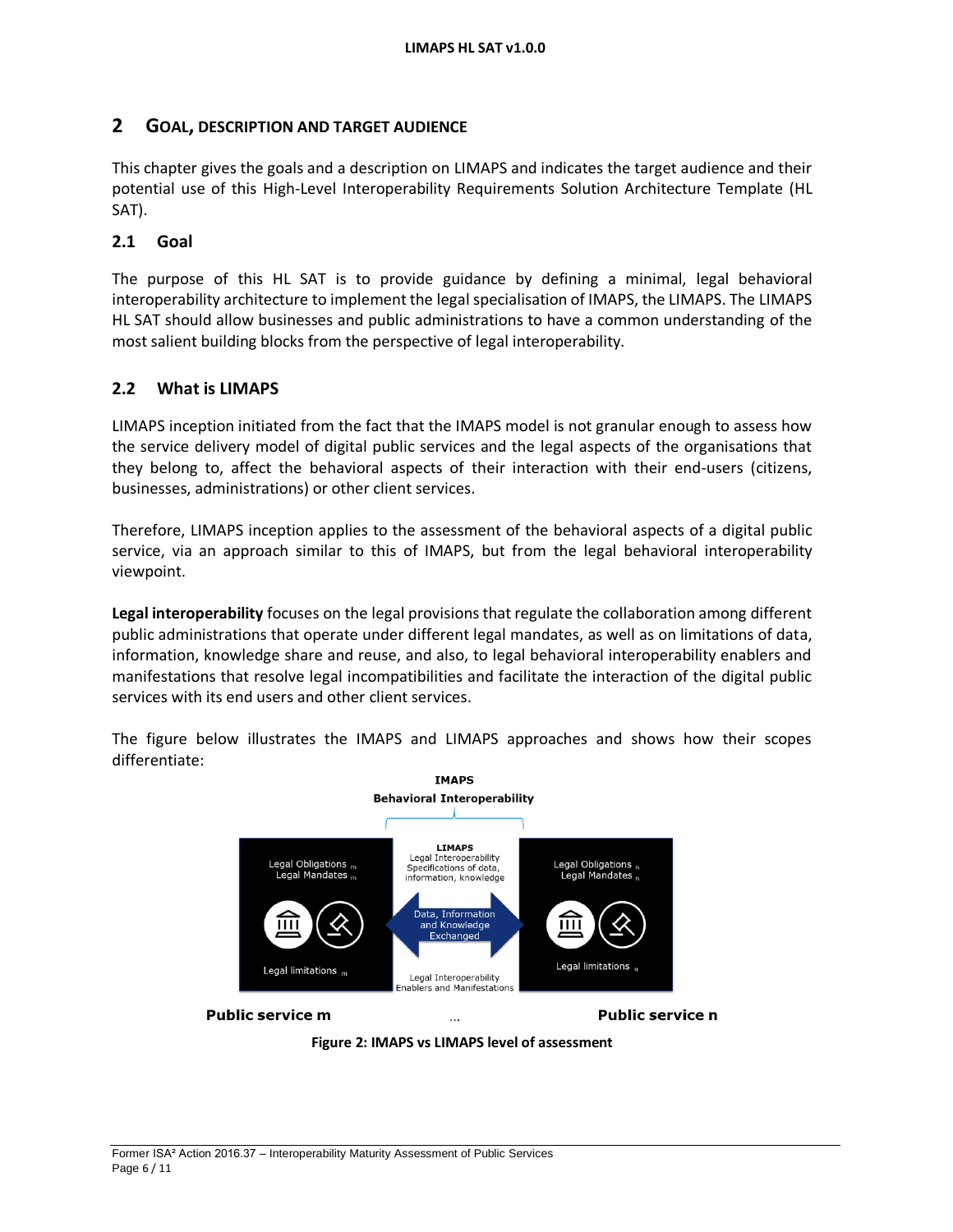LIMAPS assesses the behavioral aspects of a digital public service by limiting its focus on:

- the legal behavioral interoperability specifications of data, information and knowledge delivered and consumed by the public service and its end-users or other client services;
- the legal behavioral interoperability capabilities that enable either the delivery and consumption of data, information and knowledge by the digital public service and its end users or other client services or ii) the discoverability of the public service or other client services;
- the legal behavioral interoperability manifestations of the public service delivering and consuming data, information and knowledge (manifestations can be performance, results, user experience).

## **2.3 What is a High Level interoperability requirements solution architecture template (HL SAT)**

A Solution Architecture Template (SAT) is a specification extending the EIRA providing support to solution architects in a specific solution domain. A SAT contains a motivation (principles, requirements), a goal and a description of the supported functionalities, a sub-set of the EIRA core Architecture Building Blocks (ABBs) covering the four views, a set of specific ABBs extending EIRA's views enabling specific functionalities to be provided by implementations derived from the SAT and the interoperability specifications of selected ABBs and a narrative for each EIRA view.

In EIRA, a High-level (HL) requirement is a statement of a need that must be realized by a solution. This statement is a description of a to-be implemented functional aspect. They do not include any reference to technology specifics like standards. An interoperability requirement is defined as a statement of an interoperable need that must be realized by a system. In EIRA, this statement is a High-level description of a to-be implemented interoperability aspect. An interoperability requirement adds granularity to an interoperability aspect.

LIMAPS v1.0.0 HL SAT models the EIRA legal view and in particular, the most salient **behavioral ABBs** that should be considered in order to support the legal behavioral interoperability of information exchanges between administrations, businesses and citizens. The EIRA legal behavioral ABBs are source for the identification and documentation of the legak behavioral interoperability requirements for LIMAPS (Legal Interoperability Maturity Assessment of a Public Service).

The benefits of this HL SAT are the following:

- Provides architects with a common approach to cope with a specific interoperability challenge. It also places the focus on the key-points you need to consider.
- An architect can create a solution architecture by mapping existing Solution Building Blocks (SBBs) to an SAT, based on the interoperability specifications that are provided. This is done by providing SBBs for the ABBs identified in the SAT.
- When an architect creates a SAT, he/she can define the interoperability specifications for the SAT's ABBs and moreover recommend specific SBBs which produces faster and more interoperable results.
- A SAT can be created within and across the different views of the EIRA. A SAT can then support architects specialised in different interoperability levels.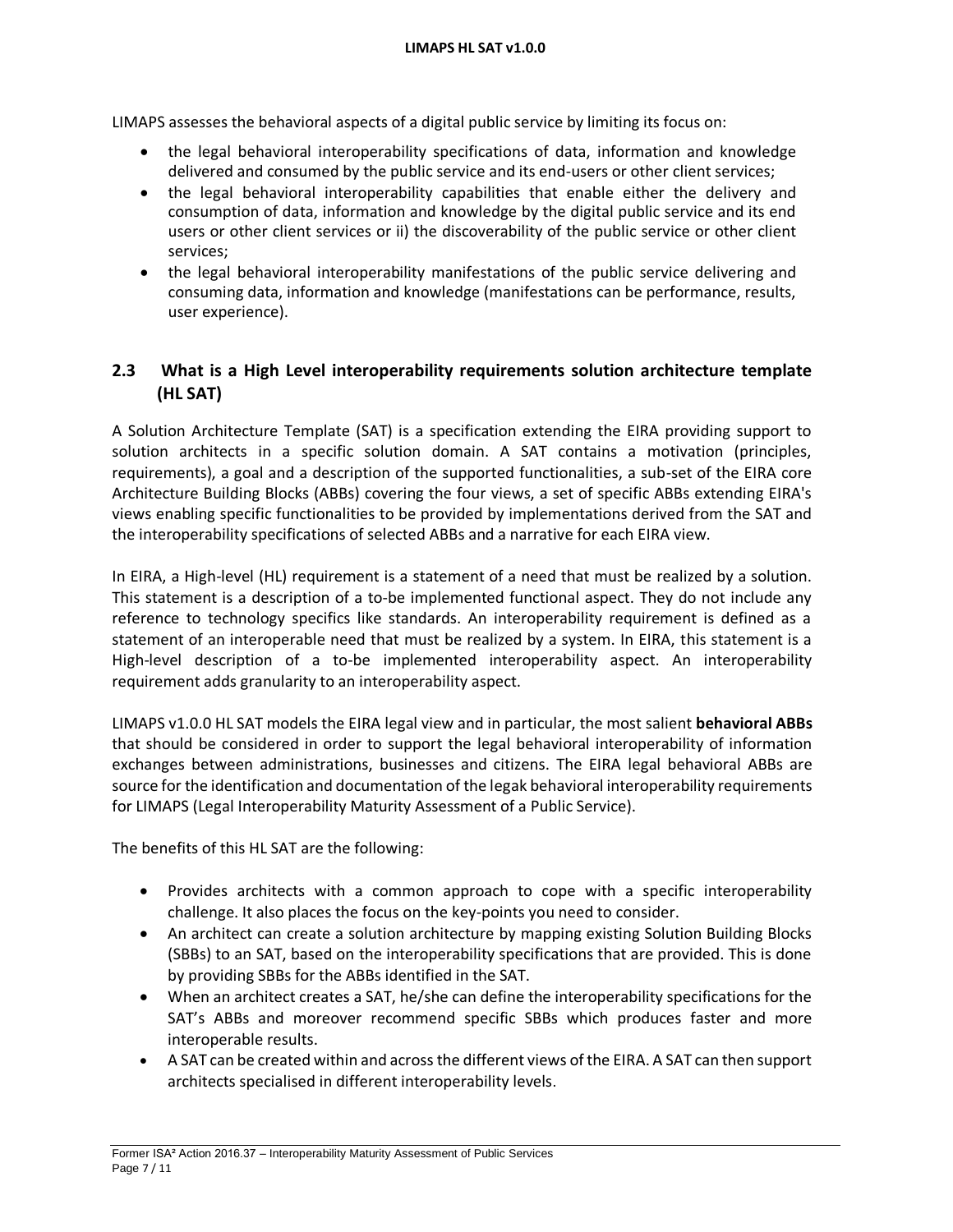# **2.4 Target audience**

This document has the following target audience:

| <b>Table 2: Target audience</b>        |                                                                                                                                                          |  |  |
|----------------------------------------|----------------------------------------------------------------------------------------------------------------------------------------------------------|--|--|
| <b>Audience</b>                        | <b>Description</b>                                                                                                                                       |  |  |
| IT System Architects<br>and Developers | IT system architects and developers involved in the design and<br>development of an interoperable IT architecture supporting a digital public<br>service |  |  |
| Policy makers                          | Policy makers to make informed refinements in the next policy cycle<br>(evidence-aware policy making).                                                   |  |  |
| Public service owners                  | Public service owners to improve the overall legal interoperability and<br>conformance of their digital public services.                                 |  |  |
| <b>Decision makers</b>                 | Decision makers that need to make informed decisions for the strategical<br>priorities of each Public Administration and beyond                          |  |  |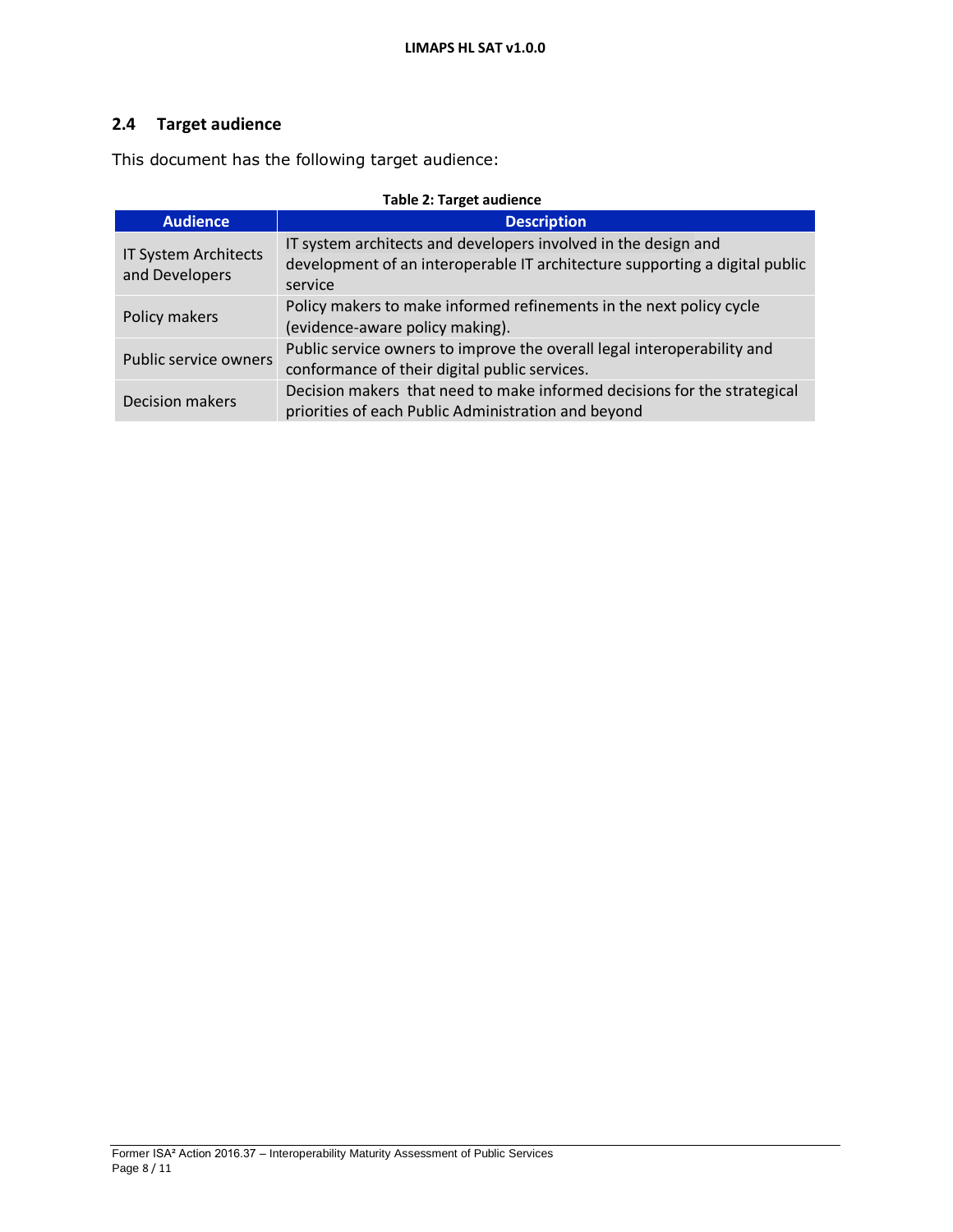### **3 LIMAPS INTEROPERABILITY MAPPED TO EIRA**

This chapter contains for the legal EIRA view the corresponding ArchiMate model and narrative. Next to the SAT's EIRA architecture building blocks, the ArchiMate model includes, where applicable, the related specifications, principles and requirements.

In addition, this chapter describes the design and deployment process of the LIMAPS HL SAT.

### **3.1 ArchiMate motivation extension**

The motivation extension is used to model specific goals, principles, requirements and/or constraints and optionally also the sources of those intentions; stakeholders, drivers and assessments. Motivational concepts are used to model the motivations, or reasons, that underlie the design or change of some enterprise architecture. These motivations influence, guide, and constrain the design.

It is essential to understand the factors, often referred to as drivers, which influence the motivational elements. They can originate from either inside or outside the enterprise. Internal drivers, also called concerns, are associated with stakeholders, which can be some individual human being or some group of human beings, such as a project team, enterprise, or society.

The actual motivations are represented by goals, principles, requirements, and constraints. Goals represent some desired result – or end – that a stakeholder wants to achieve; e.g., increasing customer satisfaction by 10%. Principles and requirements represent desired properties of solutions – or means – to realize the goals. Principles are normative guidelines that guide the design of all possible solutions in a given context.

In addition to the standard EIRA concepts, the diagrams use the following concepts coming from the ArchiMate motivation extension.

| Table 3: ArchiMate motivation extension |                                                                                                                                                                                                                                                                                                                                                                                                |  |
|-----------------------------------------|------------------------------------------------------------------------------------------------------------------------------------------------------------------------------------------------------------------------------------------------------------------------------------------------------------------------------------------------------------------------------------------------|--|
| <b>EIRA concept</b>                     | <b>Description</b>                                                                                                                                                                                                                                                                                                                                                                             |  |
| Interoperability $\Box$<br>Aspect       | An Interoperability aspect is an externally observable characteristic or a set<br>of characteristics to be provided/supported by the solution that fulfills<br>partially or internally a stakeholder interoperability need. (Source: PM2)                                                                                                                                                      |  |
| Interoperability $\Box$<br>Requirement  | In EIRA, the requirement of concern is the interoperability requirement. An<br>interoperability requirement is defined as a statement of an interoperable<br>need that must be realized by a system. In EIRA, this statement is a High-<br>level description of a to-be implemented interoperability aspect. An<br>interoperability requirement adds granularity to an interoperability aspect |  |

### **Table 3: ArchiMate motivation extension**

### **3.2 How to use this HL SAT**

An architect that uses this HL SAT typically wants to perform a gap-analysis between an existing solution and this Solution Architecture Template, or he/she wants to model a solution in the domain of legal interoperability and uses this document as guidance.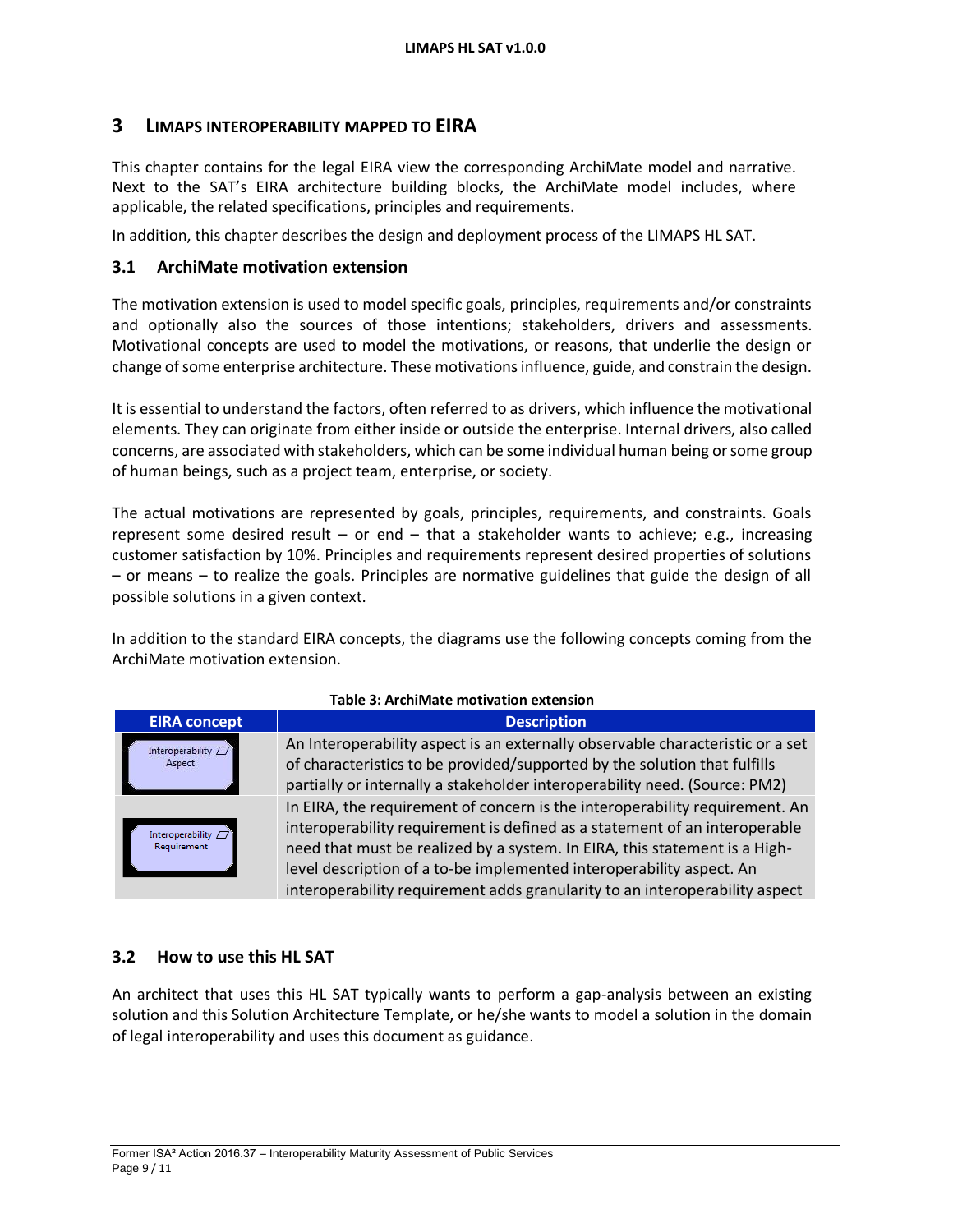### **3.2.1 Gap Analysis**

Using this HL SAT for gap analysis, the architect can map the building blocks of the solution to the ones in this SHL AT and identify which building blocks are missing. These building blocks can either indicate missing functionality or missing interoperability specifications.

### **3.2.2 Building a solution**

When building a solution, the architect is expected to use the five different EIRA© views and provide a solution in the form of Solution Building Blocks (SBBs) for the Architecture Building Blocks (ABBs) that are indicated. This is done by replacing the Architecture Building Block (ABB) with an annotated Solution Building Block. The existing Solution Building Blocks (SBB) in this SAT should not be removed and replaced, however, the acknowledgement of reusing these building blocks can be done by removing the ABBs which they specialise.

Interoperability Specifications (IoP specs) are added as specialisation of an Interoperability ABB, implemented in the form of an SBB and attached to an ABB as interoperability requirements. The final solution should only contain the implementation (the SBB) of the IoP Spec

The result will be a solution architecture that will contain only SBBs, all ABBs should have been removed (in the case this SAT already provides SBBs for this ABB) or replaced by SBBs (solutions that implement that ABB).



The SAT is a document describing the needed Architecture Building Blocks for a desired solution. This should not be taken as restrictive but as advisory. When an Architecture Building Block (ABB) is present for which there is no implementation foreseen in the form of a Solution Building Block (SBB), it is *strongly* recommended, but not mandatory, to take this ABB into consideration in the final solution.

### **3.3 Design and deployment process**

The EIRA legal view models the most salient ABBs building blocks that should be considered in order to support legal interoperability of information exchanges between administrations, businesses and citizens.

The following EIRA v4.1.0 ABBs from Legal Interoperability view have been identified:

- 1. Legislation on Data, Information and Knowledge Exchange
- 2. Shared Legal Framework
- 3. Legal Interoperability Agreement

These different **Architecture Building Blocks (ABBs)** define the legal content and each of these can have any **Interoperability Specification** associated, of which the **Legal Interoperability Specification**  is a specialisation.